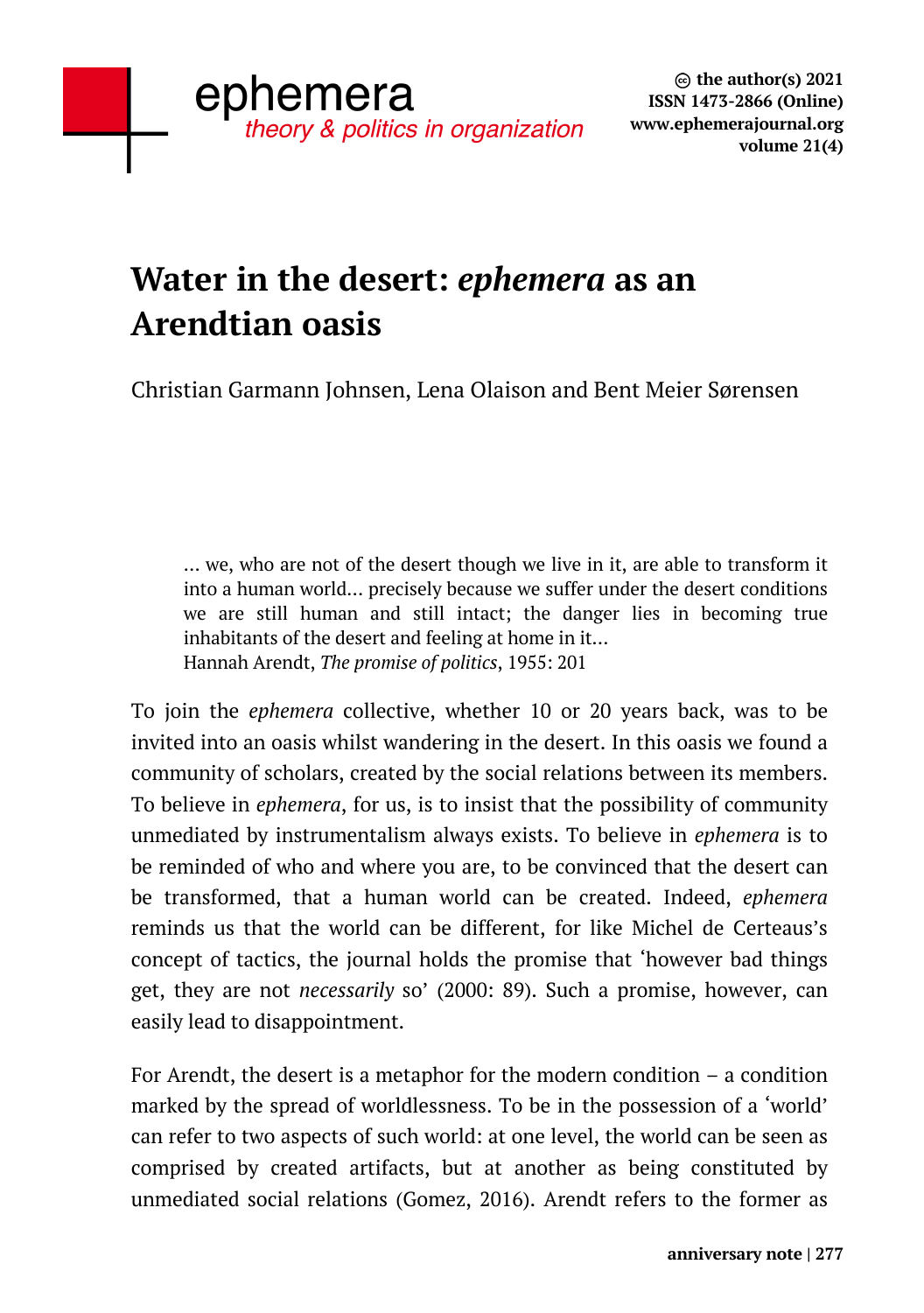the human condition of work, which in Arendt's view entails the creation of durable objects and is thus always a means towards a given end. Arendt refers to the latter as the human condition of action, something that happens between humans insofar as they are able to do and say things that others can respond to, such as taking initiative and creating a new beginning. It is this condition of social relations – the ability to be together – that Arendt sees as being threatened by desertification. The desert is nothing but a worldless place devoid of unmediated social relations. Thus, 'the modern growth of worldlessness, the withering away of everything *between* us, can be described as the spread of the desert' (Arendt, 1955: 201). The experience of losing the world, in Arendt's optics, is to lose the ability to be together.

The experience of finding an oasis in the desert – somewhere to feel at home – exists, however much a mere potential, a virtual or utopian mirage. The *ephemera* community represents just such an experience for us. In all its plurality of writers and readers, theorists and activists, reformists and revolutionaries, this community and the sense of belonging it bestows cannot be subsumed under a single, unitary concept like 'home'. Indeed, Freud was unlikely to fully enjoy such an experience of home as he strode into his Biedermeier-style boudoir in mid-19th-century Vienna, this being where he developed his idea of the *unheimlich*, the 'unhomely' or uncanny, that place where not even the home could be understood as homely. Humans remain in search for a home, but Arendt maintains that a home is not restricted to a physical location, but is rather the experience of feeling home as one *stays in the desert*, of refusing to project the desert into one's own soul, and of rejecting the desert's totalitarian sandstorms as part of its coming redemption. So, how do we find that oasis in the desert?

## **Arendt's struggle to find an oasis in the desert**

For Arendt, modernity puts belonging to the world at stake – not the world defined by a subject-object relation, as we have neither lost ourselves nor the objects that surround us, but instead the world we share with others. It is, as Arendt writes, 'everything between us' (Arendt, 1955: 201). As such,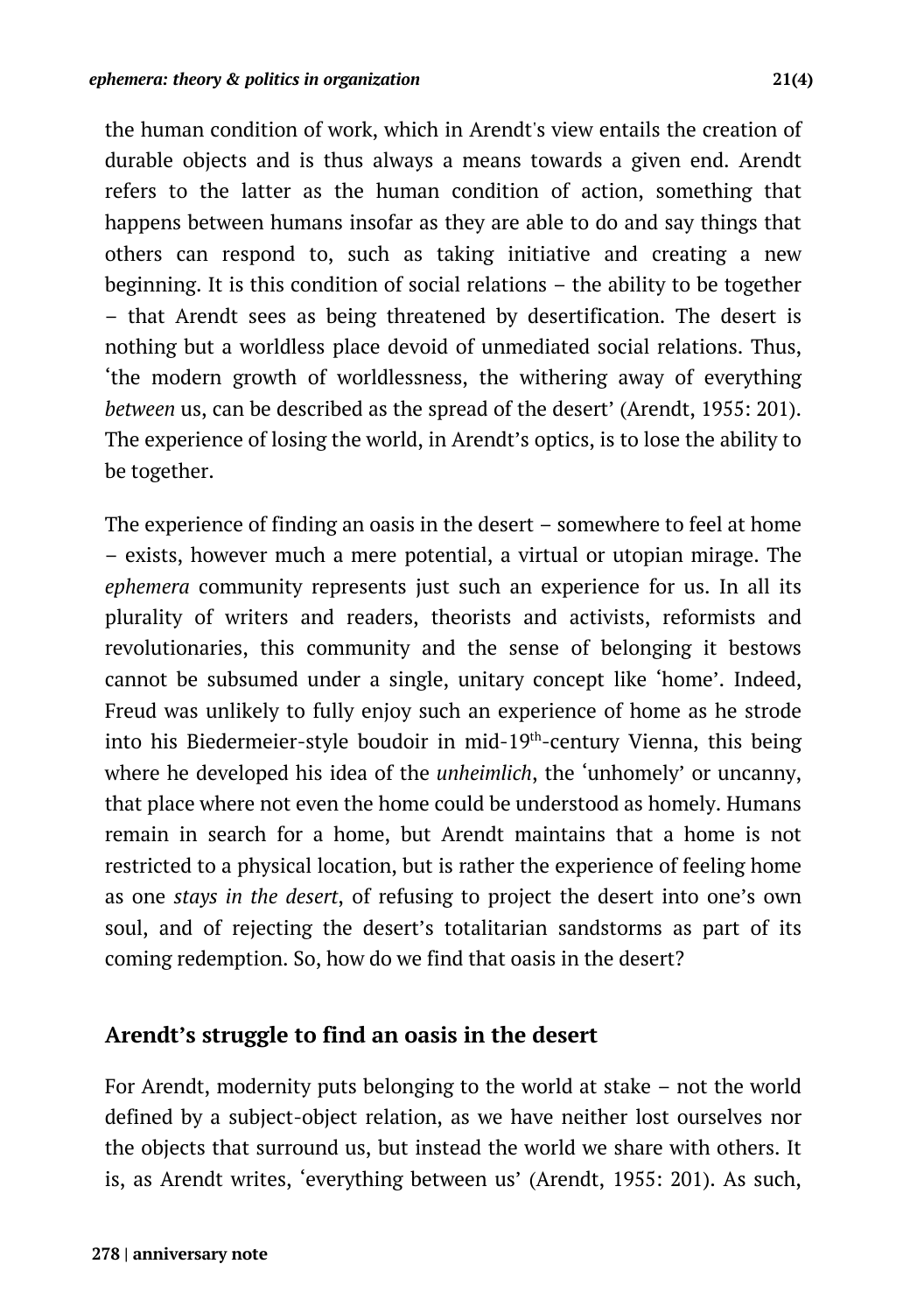the problem of worldliness cannot be reduced to a psychological problem, and the formula 'fix the subject, and all will be fine' therefore cannot solve problem. In fact, the real danger of modernity, Arendt insists, is that we have become too comfortable in the worldliness we inhabit. Once we become isolated subjects in a worldless world not shared with others, other perils arise, most notably desert sandstorms – Arendt's metaphor for totalitarian movements. Although having become desert dwellers, we are not *of* the desert, as our suffering in it makes only too clear. Therefore, the real 'danger lies in becoming true inhabitants of the desert and feeling at home in it' (Arendt, 1955: 201). Benjamin sees the full consequences of this desertification in the necessary apotheosis he and Arendt endured in their own, war-torn lives as refugees: humankind's 'self-alienation has reached such a degree that it can experience its own destruction as an aesthetic pleasure of the first order' (Benjamin, 2015: 235). How do we end up becoming true desert dwellers?

One way of sheltering in the desert is to retreat into the inner self and seek comfort in our inner experiences, feelings and thinking, but then another danger lies in wait. Once obsessed with ourselves, we interpret external problems from our surroundings as internal problems springing from within our beings. This mindset leads us to believe that we are at once the disease and the cure, and so the self ultimately becomes a 'pharmakon' (Derrida, 1981). The truth is that the desert is not 'in ourselves'. Indeed, to Arendt, Nietzsche made his 'decisive mistake' in thinking that the desert is within us (Arendt, 1955: 201). Modern psychology proceeded to fall into the same trap, and has been trying to 'help' us 'adapt' to our desert nature ever since (the inverted commas are from Arendt, 1955: 201). Becoming a true desert dweller requires subscribing to coping strategies that make our surrounding worldliness endurable. Both totalitarianism and modern psychology want us to suffer less. Yet, this loss of suffering and endurance comes at a price, as it is only through suffering and endurance that we can make room for the passion and action 'that patiently enable us to transform the desert rather than ourselves' (Arendt, 1955: 202).

However, Arendt's pessimistic reading of modernity is not without hope. In fact, Arendt insists that an oasis always has the potential to occur in the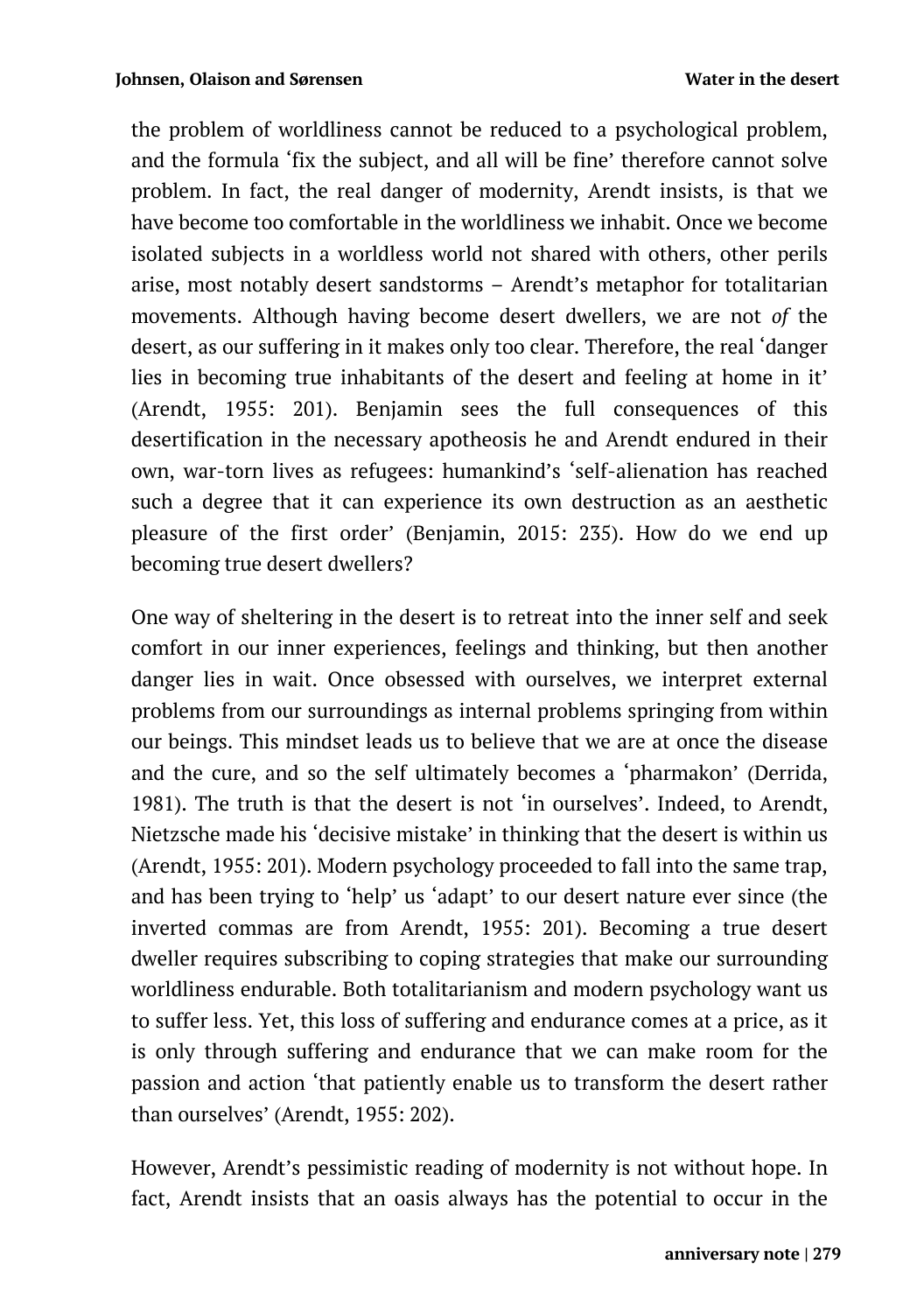desert when 'one heart reaches out directly to the other, as in friendship' (Arendt, 1955: 202). For Arendt, an oasis is thus not a place out there, bound to a physical and geographical location, but the space wherein humans can meet and show each other who they are. Arendt uses the concept of 'action' to describe this phenomenon, defining it as the ability of humans to express themselves to each other. Against this backdrop, an oasis becomes what Arendt calls a 'space of appearance', that is, a space that 'comes into being whenever men are together in the manner of speech and action' (Arendt, 1958: 199).

Still, Arendt stresses, we cannot escape the desert and simply enter the oasis but must constantly struggle to transform the desert into an oasis – hardly a simple task with all of modernity's inherently conflictual tendencies. Modernity has led us to become obsessed with either the things around us (objects) or ourselves (subjects). Another danger Arendt saw in modernity was how instrumentality has infiltrated social relations, so people no longer meet for the sake of showing who they are (action), but to exchange services (work). By understanding a community in merely instrumental terms, we fail to acknowledge that the desert is not our natural habitat. For this reason, Arendt believes that we must remind ourselves who we are. And this is precisely what *ephemera* allows us to do: to remind ourselves of the intellectual thinking, contemplating, theorizing, and writing in which we engage – not to garner academic prestige, but to develop new ideas that let us see the world differently.

To Arendt, transforming arid land into a verdant oasis requires the miracles of philosophy, art, friendship, love and, we may add, engaged scholarship, none of which we could survive without in the desert. What is more, we as writers, thinkers, organization scholars or, to copy Arendt's own example, 'political scientists' must know how to make the most of the oases in our thinking, or they themselves will dry up (1955: 203). The transformation depends on an *Amor Mundi*, which is to say a love of the world impossible to realize in isolation, even if the isolation entails a necessary component of this love – solitude, which we would like to take some license to translate as engaged scholarship.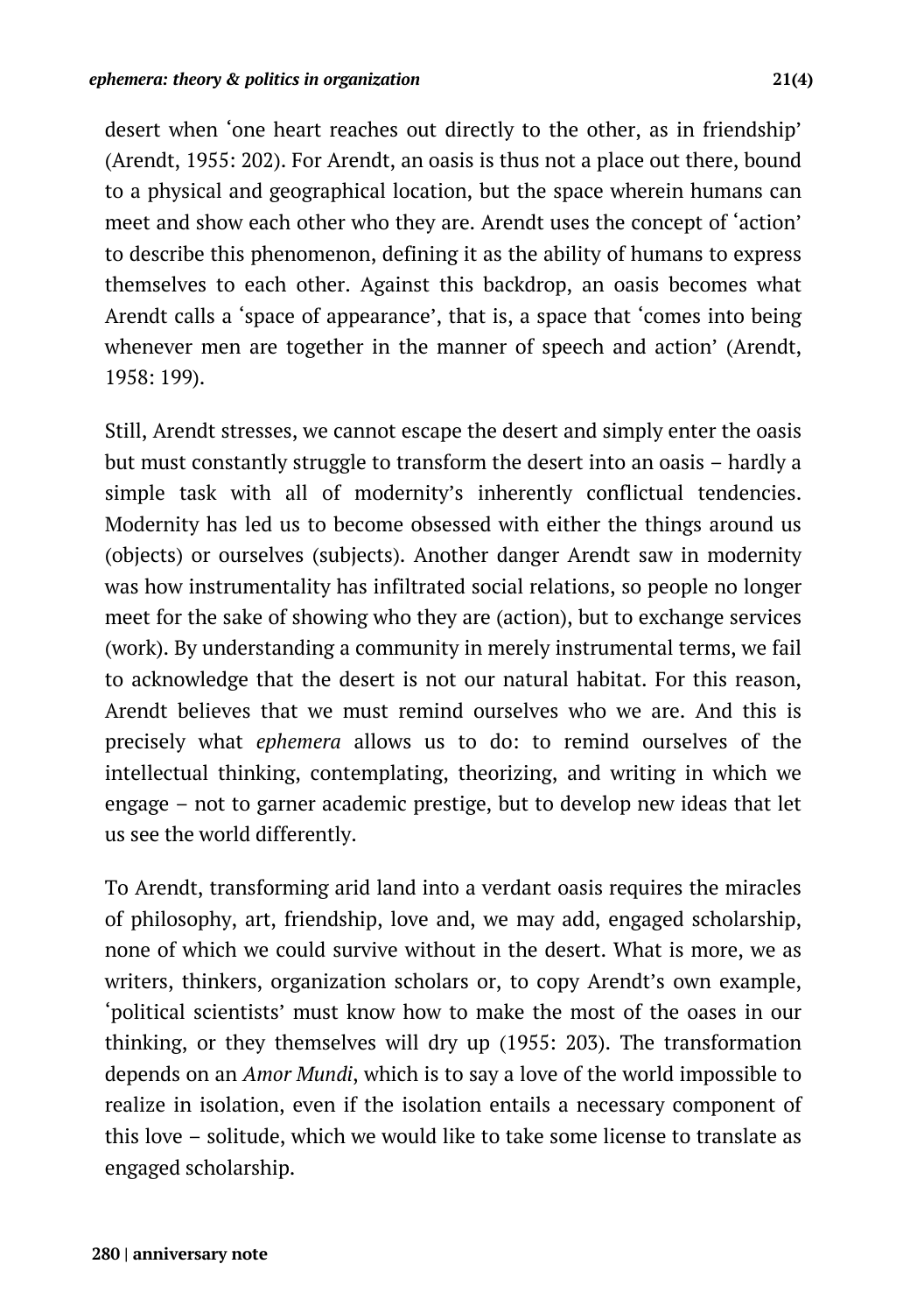In solitude, we read the sacred texts at the heart of the university and, in dialogue, speak about them. In the academic community, we enact the truths of past writings and realize plurality. Of course, all these activities occur in atmospheres of controversy: Which texts may we talk about? Where exactly is this alleged heart of the university? How is an inclusive dialogue even possible in a metaphorical desert with its totalitarian storms? How would action connect to truth, and how long until plurality, democracy and freedom are inscribed in a durable world for all? And who are 'we' anyway? Certainly, we have witnessed 'the withering away of everything *between* us' (Arendt, 1955: 201) and our common world attacked by tech giants and monstrous concentrations of wealth. Such totalitarian sandstorms have succeeded in purging love from the concept of friendship, thinking from the concept of speaking, and courage from the concept of action. Nevertheless, we insist that the experience of *ephemera* is the experience of believing in the oasis.

## **Believing in the oasis of** *ephemera*

If Arendt conceptually connects thinking and doing, the *ephemera* collective has continuously sought to connect them directly in practice. Any intervention, then, would necessarily have both aspects. A so-called 'Critical Mass cycling intervention' performed by the collective in London about twenty years ago illustrates this connection of thinking and doing, as well as the challenges such connections bring about. The critical mass aspect of the intervention pivoted on the notion that if enough bikers swarmed the capital's streets, they would be seen as legitimate road users. In other words, the demonstration was calculated to disrupt the city's reigning traffic regime and thereby make space for cyclists in a city designed only for motorized vehicles.

To reinforce this aim, on the day of the event the *ephemera* collective placed Steffen Böhm and Chris Land, safely equipped with bikes, helmets and whistles as part of the group of active cyclists. With the activism aspect having now been attended to, the collective also designated two of its members, Campbell Jones and the Sørensen of this publication, to observe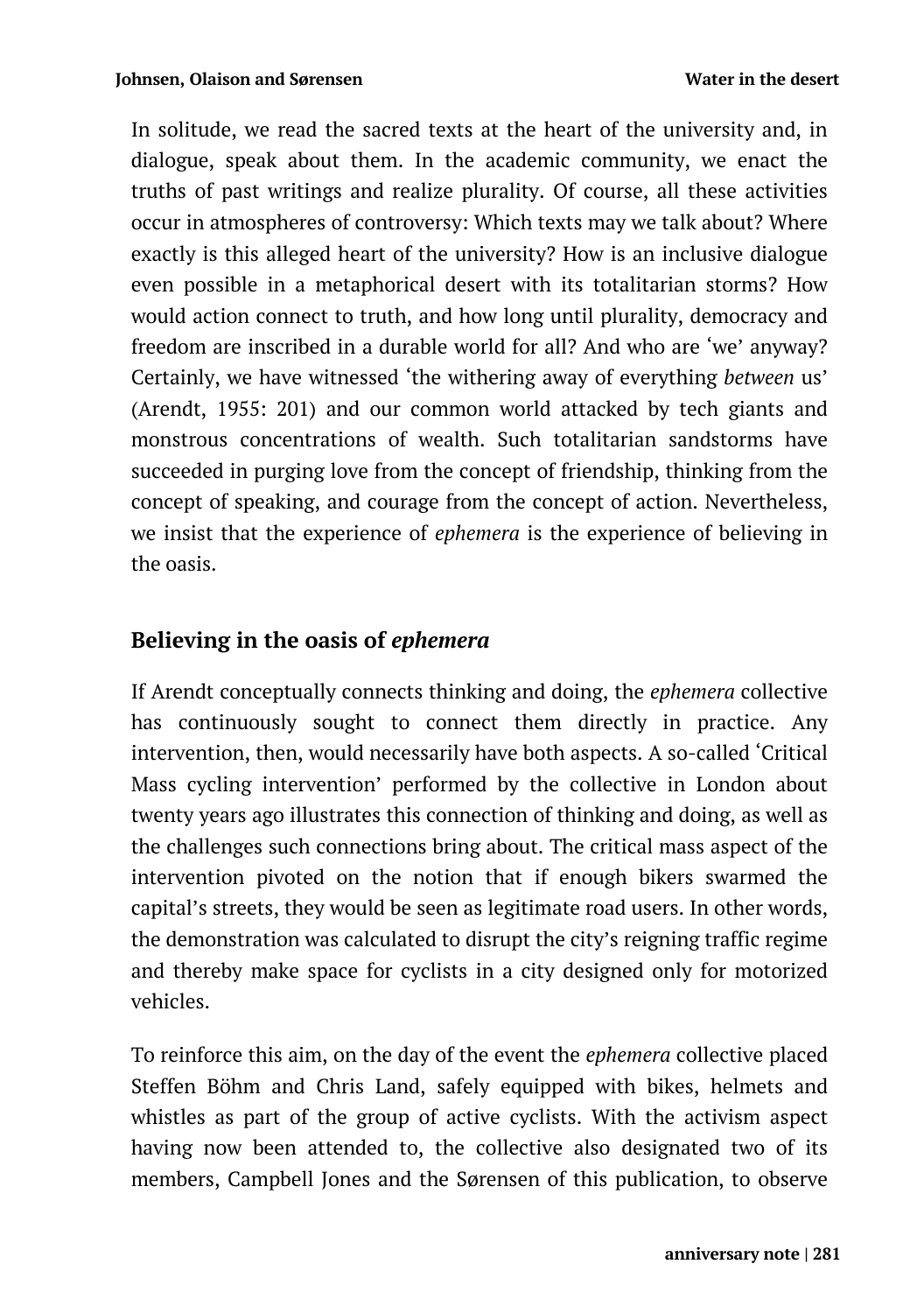and, in the words of intervention organizers, ultimately 'theorize the event' as it unfolded. The observers had been placed at the event's slated final destination, the square in front of the National Gallery. As a resident of Copenhagen, Sørensen could just picture the Scandinavian-scale droves of bikes arriving at a nice pace, perhaps even cheered by bystanders and liberals in cruiser cabriolets.

Reality had something else in mind. After some hours of rather uneventful observation, Sørensen heard sudden whistling and shouting, growing louder as it apparently approached the square. Two lone cyclists, the aforementioned Böhm and Land, were pedalling towards the square with an enormous phalanx of London Metropolitan Police in heavy vehicles surrounding them. The police immediately apprehended the cyclists as they arrived on the square. However, with only a critical mass of two activists to throw in the massive police wagon, law enforcement turned their sights on the two 'theorists', the status of which the police found somewhat more dubious, for unlike classic activists, the observers wore dark suits and were standing still. To the detriment of annual arrest rates, the police were compelled to assess that these two individuals represented no *immediate*  threat to law and order in the greater metropolitan area. So with the drama over, the police left, and the two theorists quietly walked into the art museum.

In all its glorious inconclusiveness, the Critical Mass event played out in a way that brought the schism that has always lain at the heart of *ephemera*: activism versus theorizing, the politics versus theory in the journal's title. The same members of the critical mass in the London event eventually edited a book, *Against automobility* (2006), that elucidated the distinction between activism and theory. The book states that as 'undoubtedly important as the *automobile* is, however, the aim of this book is to look beyond the car itself to consider the concept of *automobility* that underlies it' (Böhm, Jones, Land and Paterson, 2006: 1). This short quote already reveals the schism. Even, as in this book, when the adversary is palpably manifested in an armour of steel and wheels, it is nonetheless assumed to cunningly conceal its true force, the *concept* that underlies it. This inclination not only demonstrates the need for theory, but also points to theory's superior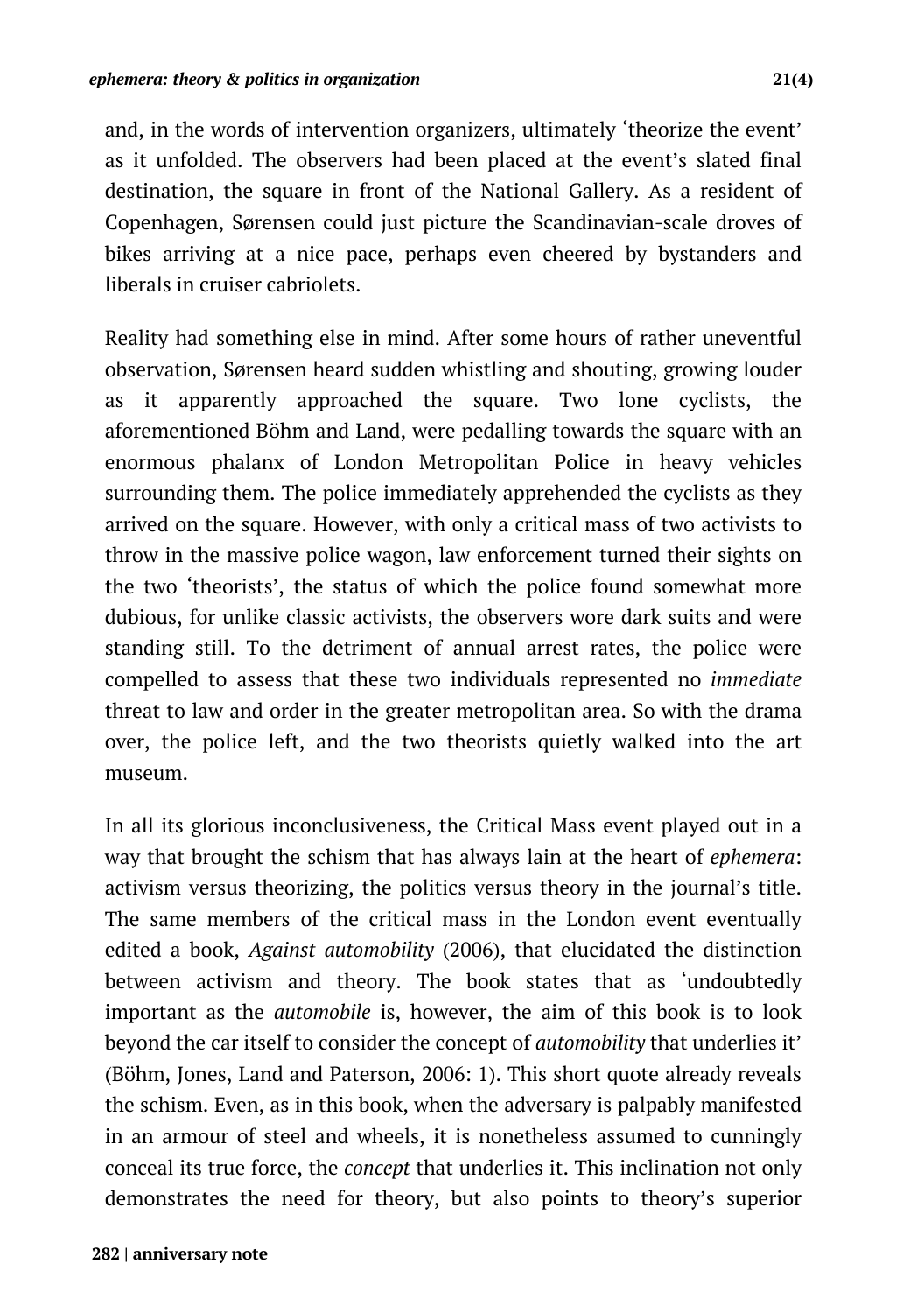strength at lifting the veil concealing the regime of forces actually functioning in the world.

The *ephemera* collective has always debated this schism between the visible action and its invisible causes, swaying between the tangible activism connected to and often directed against organizations and the high-end theory capable of uncovering the workings of such organizations. The activists have seemed to feel the theorists are trying to escape the burden of action, to see it as something only to watch and speculate about rather than partake in. The theorists, on the other hand, have distrusted activism's ability to grasp and thus change the configuration of the world's true forces, which hover above us, beyond the reach of our influence. Arendt, however, considers the movements into either action or theory to be forms of escapism:

to escape from the world of the desert, from politics into… whatever it may be, is a less dangerous and more subtle form of ruining the oases than the sandstorms that menace their existence, as it were, from without. (1955: 203)

In both cases we 'carry the sand of the desert into the oases', since to Arendt (1955: 203) the distinction between thinking and acting is false. Plurality, the human condition of action, exists only where thinking, speaking, and acting remain intimately connected. Many actions consist solely of speaking, and no meaningful action was ever taken without being born of thinking and talking, a fact to which the very duration of many editorial meeting at *ephemera* attests. Whether facing the sheer force of the London Metropolitan Police or the soul-shattering art of the National Gallery, thinking, speaking, and action demand a belief in the courage of human action.

## **Where do we go with our courage from here?**

The actions of *ephemera* have often been courageous, if only infinitesimal in the great scheme of things. Whether such actions are schematically ephemeral or not, the sheer existence of the journal is a Herculean accomplishment in its own right, and one achieved by the entire *ephemera* collective as it seeks to correct the dark sides of the publishing business. Although this darkness deepens, we are tempted to cite Arendt once again: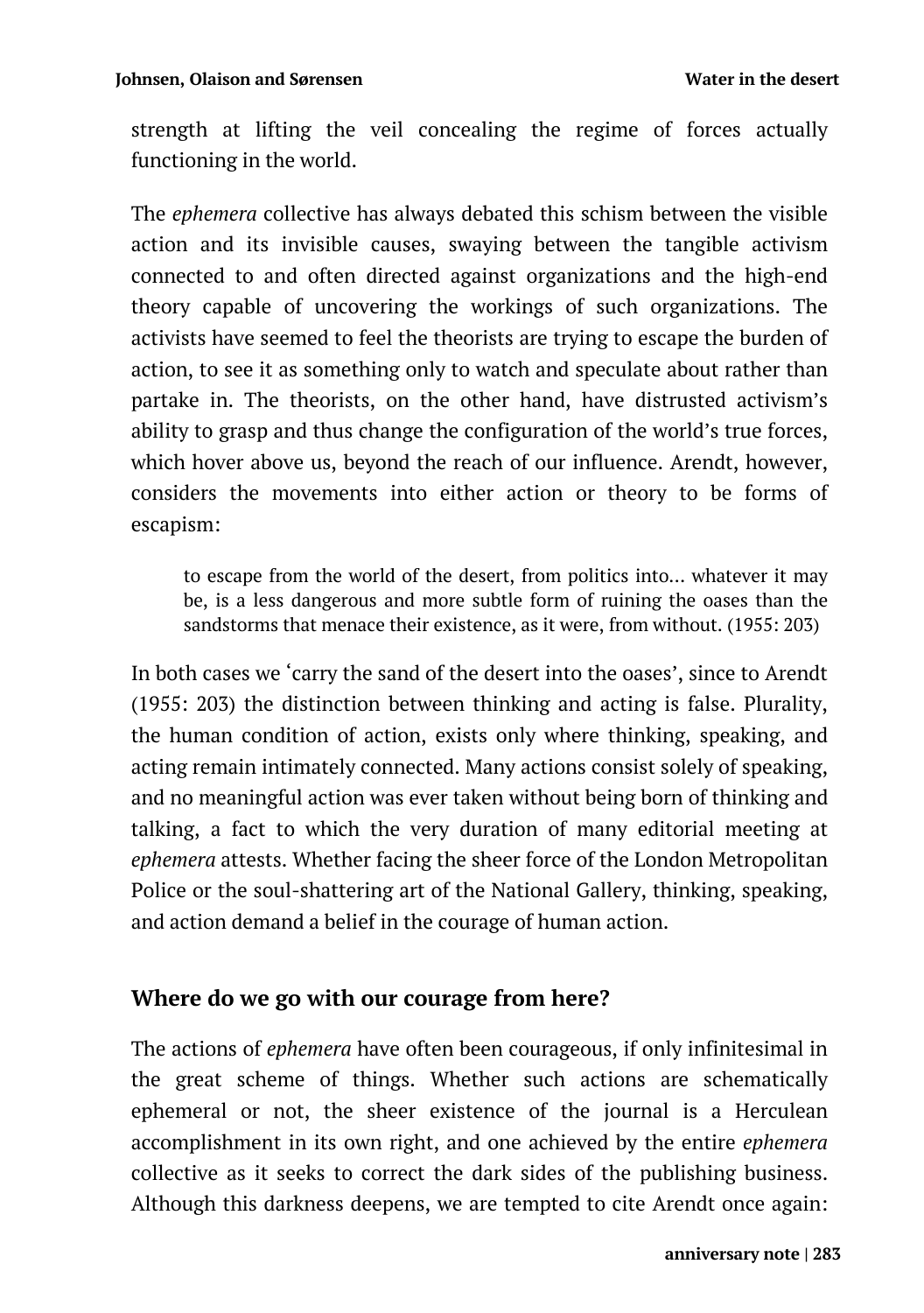'the process of decay is at the same time a process of crystallization' (1968: 206).

This issue of decay and crystallization takes us directly to our present day and the University of Leicester School of Business. Founded at the University of Warwick in 1999/2000, *ephemera* moved to Leicester School of Business in 2002. Someone looking at the university now would think this move must have been to another planet. Leicester School of Business still harbours strong, independent researchers, but the university management's new policy is clear: no more Arendtian oases are to be sprouting at this school. In 2021, the university management decided that 16 academics, all treasured colleagues and friends of *ephemera*, were redundant and forced them to leave. Indeed, *ephemera* has been engaged in this struggle to maintain critical research alongside and together with more mainstream business studies, sending Professor Nishan Canagarajah, Vice-Chancellor of the University of Leicester, a letter that said the journal 'stands in solidarity with our colleagues who face compulsory redundancy because of their commitment to critical organizational scholarship'. The letter goes straight to the core of the matter: 'The research excellence of critical organizational scholars at the School of Business is beyond question.'

The storm blowing through Leicester School of Business knows nothing of excellence and does not confine itself to any one campus. Even as we write this note for *ephemera*'s anniversary issue, our own business school, like so many others, is undergoing a reform that includes fewer admissions. Socalled 'soft' programmes in the social sciences and humanities are being singled out for reductions and closure. We all have formal roles in this process, so we have had to cancel our plans, even our precious writing time, to devote ourselves and days to this situation. One such day, early in the process, as the pressure and exposure grew unbearable, the Olaison of this note, found herself closing down everything – her email, phone, all documents – and shutting the office door. She then opened her computer folder containing the *ephemera* contributions for this very anniversary issue and began formatting, proofreading, and laying-out. She turned to *ephemera* and engaged with someone else's reference list, experiencing this as meaningful work. This may all sound like a deliberate act, but it was not.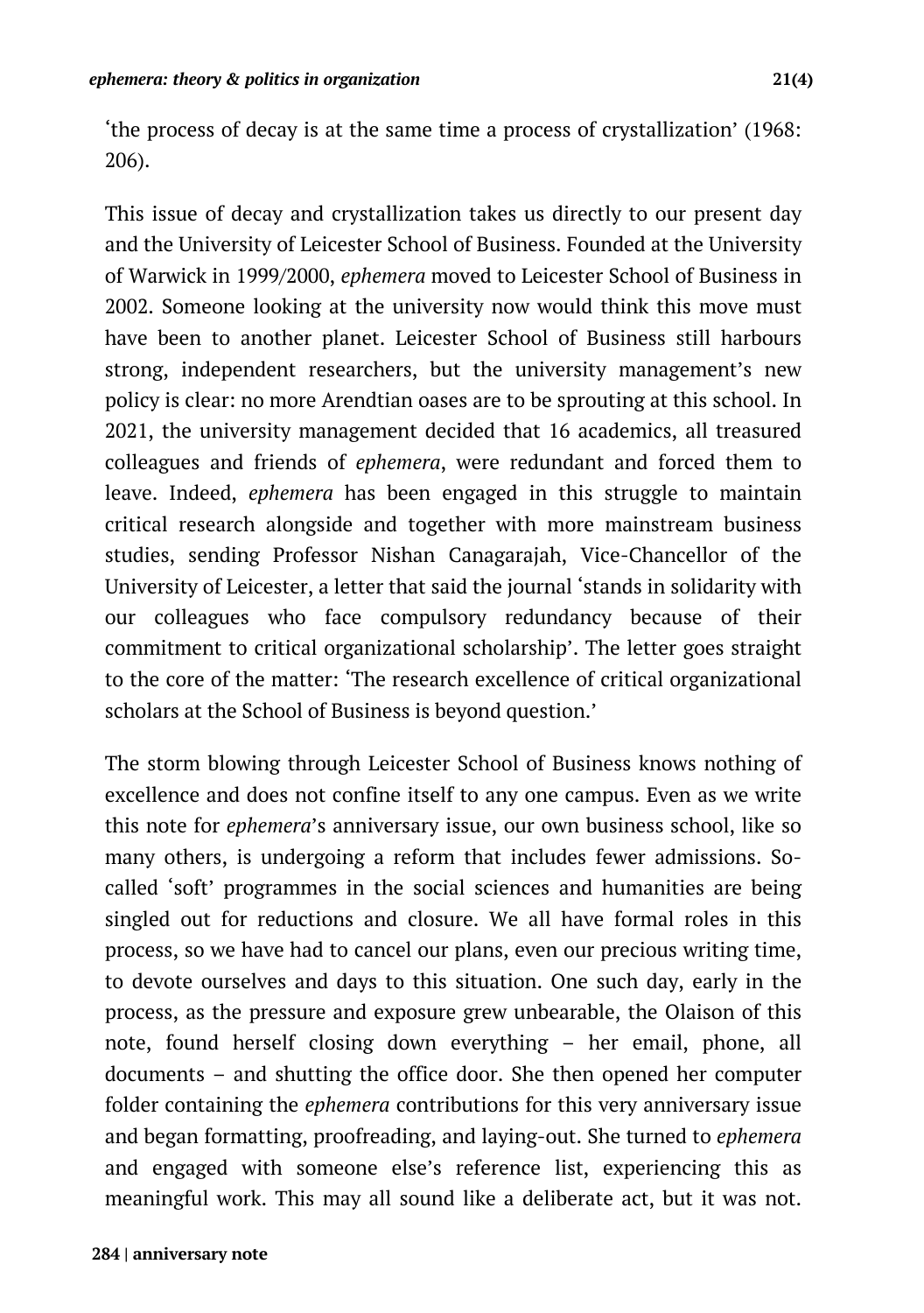Indeed, it was only sometime after this seclusion that she realized what she had done, and how meaningfully this act expresses what we are writing about and trying to share in this anniversary issue. In truth it simply happened, like a habitual act of self-preservation: it was a way to endure the sandstorm in the desert.

Within such courageous acts of self-preservation, of sheltering and saving and of waiting lies human excellence as the most profound and hermetic secret of the oasis – a secret predicated on the constant struggle of transforming the desert into that oasis. The journal has been itself a fruit of such acts of excellence and would not have come about without it. When the oldest of this note's authors joined the *ephemera* collective almost 20 years back, he walked into a room full of scholars at Leicester University. This was the editorial collective. The scholars were creating an intense intellectual and social environment strong enough to leave a lasting, physical impression. The room was light, not because of the grey concrete cityscape outside its windows, but rather in the Heidegger sense of *Lichtung*, namely as the 'clearing' or 'lighting' in the woods, a place not only where light more easily streams down, but also where things are more clearly put forward as Dasein engages authentically and resolutely with the world.

To Heidegger, however, the clearing is not a merciless enlightening that slams the hard facts on the table, but rather an opening that brings forth *and* shelters and through this sheltering allows being to reveal itself. Only when an area in the forest has been opened and its vegetation cut down can its open space, *das Offene*, offer both protection against dark forces and the disclosure of being. This opening brings being 'to presence in the realm where revealing and unconcealment take place, where *alêtheia*, truth, happens' (Heidegger, 1993: 319). Indeed, the room on the university campus appeared beset with a particular intellectual energy that, unbounded by the participants' diverse situations in their home woodlands/concrete jungles, deserts/business schools, could flow more freely. Both the stakes and the drama were high, and one's courage came to be demanded as well as recognized, as it is today at the University of Leicester. At these early meetings, things took off in the belief that change was possible; some beliefs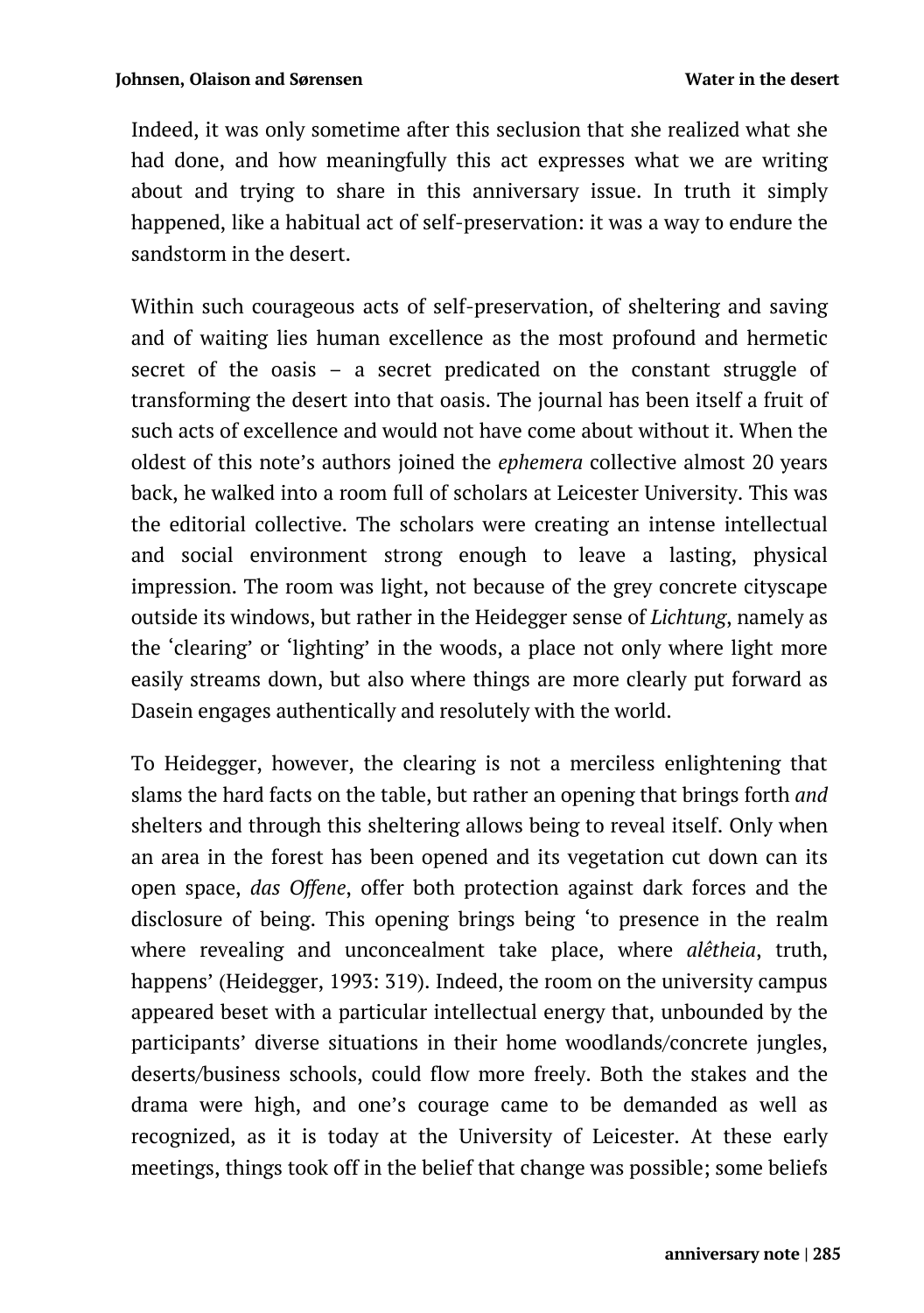were crushed. It too was a manner of 'critical mass' events, and many such were to follow.

An oasis can often materialize as a place of rest, ease, and leisure, but this is not what Arendt teaches us. An oasis is created and maintained in action, and takes courage, passion, and an individual as well as collective investment to come into being. Indeed, an oasis in a desert is an improbable miracle, which brings us effortlessly to Olaison's first editorial meeting. A founding member of the collective contributed to the first item on the agenda, the election of a new editorial manager. However, in his opening statement he said: 'I don't think we should elect a new editorial manager, I think we should go for the nuclear option.' He then continued by explaining that *ephemera* may have lost its role, if it ever had had one, that he could not see how it would be able to live on. Nor was he sure it should live on. Did *ephemera* matter? Did we really push any boundaries anymore? Or had we just been co-opted by the publishing machinery? Were we just another journal?

Silence. After a few trembling moments a collective member started to speak, more voices chimed in, and slowly we began to regain faith in each other and in *ephemera*. After electing a new editorial manager, we moved on to discuss the matters at hand – the issue pipeline, website maintenance and layout. Having dealt with 'the nuclear option', we could concentrate on what appeared to be the journal's most pressing issue: should *all* the words in reference book titles be capitalized or only the first? The heated debate extended into the next meeting, and, as for the issue, it became an *ephemera*  classic.

Our aim with this example is to expose the fragile and dangerous relation between the desert and the oasis. Arendt warns us about feeling at home in the desert, and the same must be said about the oasis. True desert dwellers feel no need for an oasis, but then anyone seeking to escape rather than endure the desert brings sand into the oasis, instead of water into the desert. In this way we 'ruin the life-giving oases when we go to them for the purpose of escaping, it sometimes seems as though everything conspired mutually to generalize the conditions of the desert' (Arendt, 1955: 203).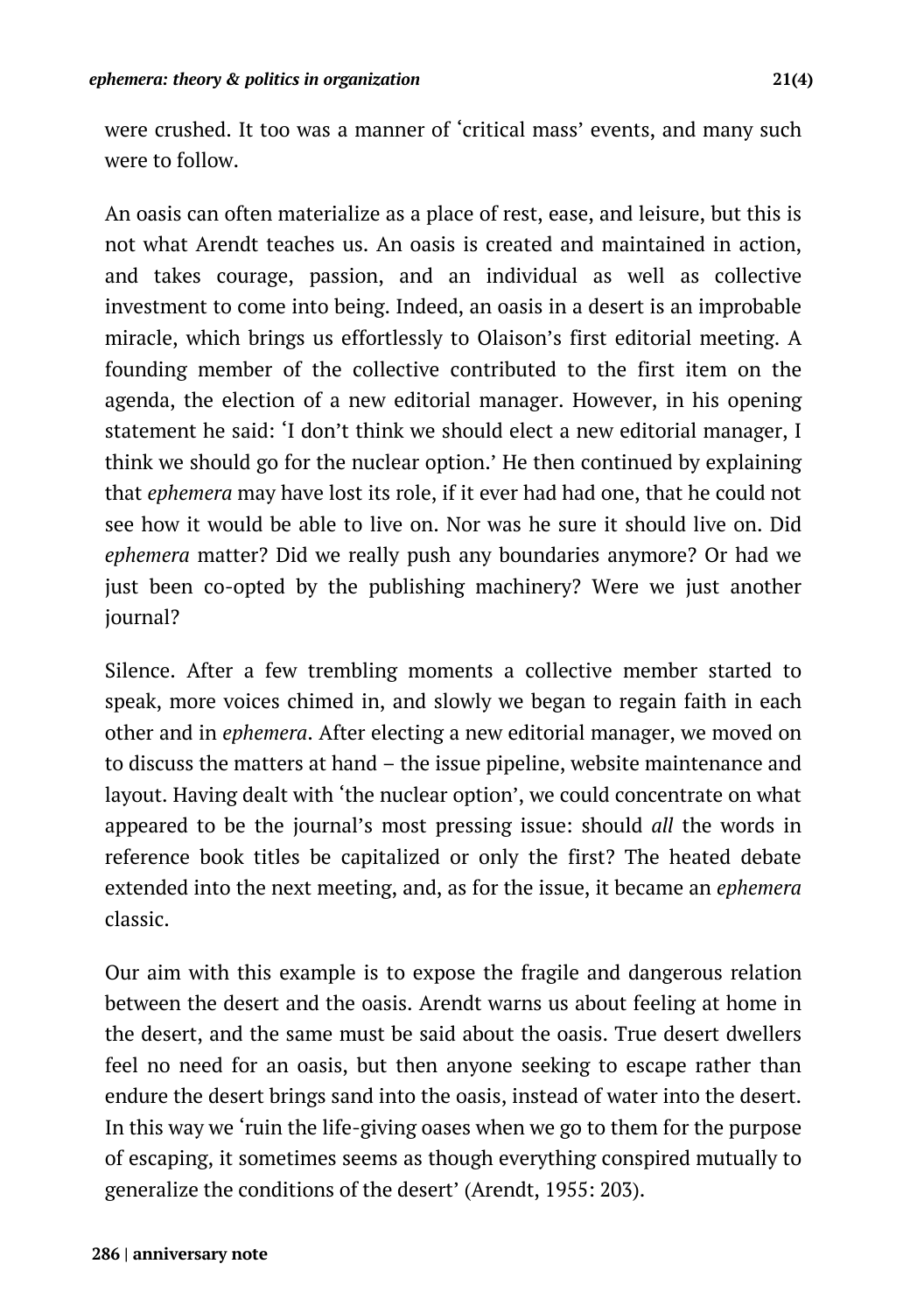Becoming a true inhabitant of the oasis is also dangerous, for we risk internalizing the oasis, thinking that changing ourselves into oasis inhabitants will resolve the problems of living in the desert. However, in inhabiting the miraculous oasis, we will find it hard to separate ourselves from such an ephemeral community, and impossible to imagine the oasis without ourselves as its necessary centre. In actual fact, though, *ephemera*  was always meant to be ephemeral, despite its collective endurance as an oasis in the desert. That's the point of its name, and although it is now turning 20, collective members will continue to come and go; people will leave and others will join. With these people and their actions, with the community's very plurality, *ephemera* changes but is also maintained.

As such, *ephemera* has been an oasis in which one could train one's courage among friends. Some were activists, some theorists, some friends of the revolution, some friends of Plato, some all of the above, but every action has always taken place in a certain atmosphere of hope and belief. It has taken place, we suggest, within the strange glory of what Benjamin terms 'a *weak* messianic' power:

For we have been expected upon this earth. For it has been given us to know, just like every generation before us, a *weak* messianic power, on which the past has a claim. This claim is not to be settled lightly. (Benjamin, 2003: 390)

This claim has not been settled lightly in the history of *ephemera*. For that matter, it has not to this day been settled at all. The question remains how, in the context of our ephemeral oasis, this *weak yet collective* power of mind and heart, of thinking and action, of *ephemera: theory and politics in organization* may be brought to bear on the desert.

#### **references**

Arendt H. (1968) *Men in dark times*. New York: Harcourt Brace and World.

Arendt, H. (1955) 'Epilogue', in J. Kohn (ed.) *The promise of politics*. New York, NY: Schocken.

Arendt, H. (1958/1998) *The human condition*. University of Chicago Press.